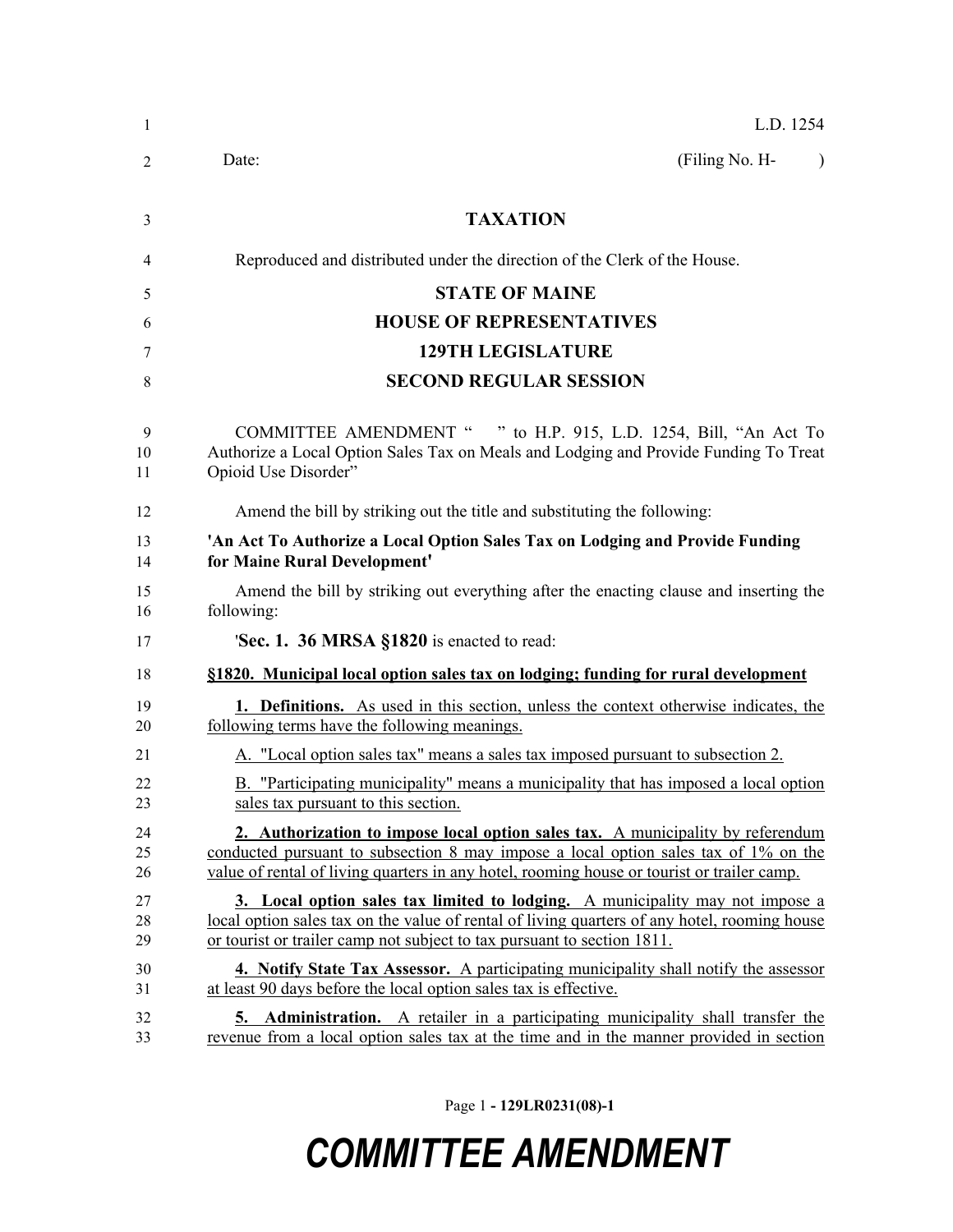| 1              | 1951-A for the transfer of state sales tax revenue. The tax is subject to the same           |
|----------------|----------------------------------------------------------------------------------------------|
| $\overline{2}$ | enforcement provisions, interest, penalties and administrative actions as other taxes        |
| 3              | assessed under this Part.                                                                    |
| 4              | <b>6. Distribution of revenue.</b> Quarterly, the assessor shall identify the amount of      |
| 5              | revenue attributable to each participating municipality under this section, subtract the     |
| 6              | costs of administering this section and certify the net amount for that municipality to the  |
| 7              | Treasurer of State for distribution pursuant to this subsection. From the net amount         |
| 8              | certified for a municipality under this subsection, the Treasurer of State shall make        |
| 9              | monthly payments as follows:                                                                 |
| 10             | A. Seventy-five percent to the participating municipality; and                               |
| 11             | B. Twenty-five percent to the Maine Rural Development Authority established under            |
| 12             | Title 5, chapter 383, subchapter 9.                                                          |
| 13             | For the purposes of this subsection, the unorganized territory must receive reimbursement    |
| 14             | as if it is one municipality.                                                                |
| 15             | For purposes of this subsection, "costs of administering this section" means the lesser of   |
| 16             | the actual cost to the assessor of administering this section and 2% of the total revenue    |
| 17             | generated by a local option sales tax.                                                       |
| 18             | 7. Effect on revenue sharing and other state aid programs. Revenue received                  |
| 19             | pursuant to subsection 5 may not be considered to be receipts from the taxes imposed         |
| 20             | under this Part for the purpose of transfers to the Local Government Fund under Title        |
| 21             | 30-A, section 5681. Revenue received pursuant to subsection 5 may not be used to reduce      |
| 22             | or eliminate any funding otherwise due a municipality under any provision of law             |
| 23             | providing aid to the municipality, including, but not limited to, aid for schools, roads,    |
| 24             | public assistance or jails.                                                                  |
| 25             | <b>8. Referendum.</b> The question of whether to impose a local option sales tax must be     |
| 26             | submitted to the legal voters of a municipality that seeks to impose the local option sales  |
| 27             | tax. The referendum question must indicate the rate of the local option sales tax.           |
| 28             | The petition process and voting must be held and conducted in accordance with Title          |
| 29             | 30-A, sections 2528, 2529 and 2532 even if the municipality has not accepted the             |
| 30             | provisions of Title 30-A, section 2528. The voting at elections must be held and             |
| 31             | conducted in accordance with Title 21-A.                                                     |
| 32             | The municipal clerk shall make a return of the results, certify the results and send them to |
| 33             | the Secretary of State. The Secretary of State shall forward the results to the assessor.    |
| 34             | The local option sales tax may be discontinued by referendum conducted in the same           |
| 35             | manner as the referendum adopting the tax under this subsection.                             |
| 36             | <b>9.</b> Effective date of tax; acceptance by voters. A local option sales tax authorized   |
| 37             | by this section takes effect 120 days after the municipal referendum vote under              |
| 38             | subsection 8 if it is accepted by a majority of the legal voters voting at the election and  |
| 39             | the total number of votes cast equals or exceeds 20% of the total number of votes cast in    |
| 40             | the municipality in the most recent gubernatorial election, except that no local option      |
| 41             | sales tax may take effect before July 1, 2021.'                                              |

Page 2 **- 129LR0231(08)-1**

## *COMMITTEE AMENDMENT*